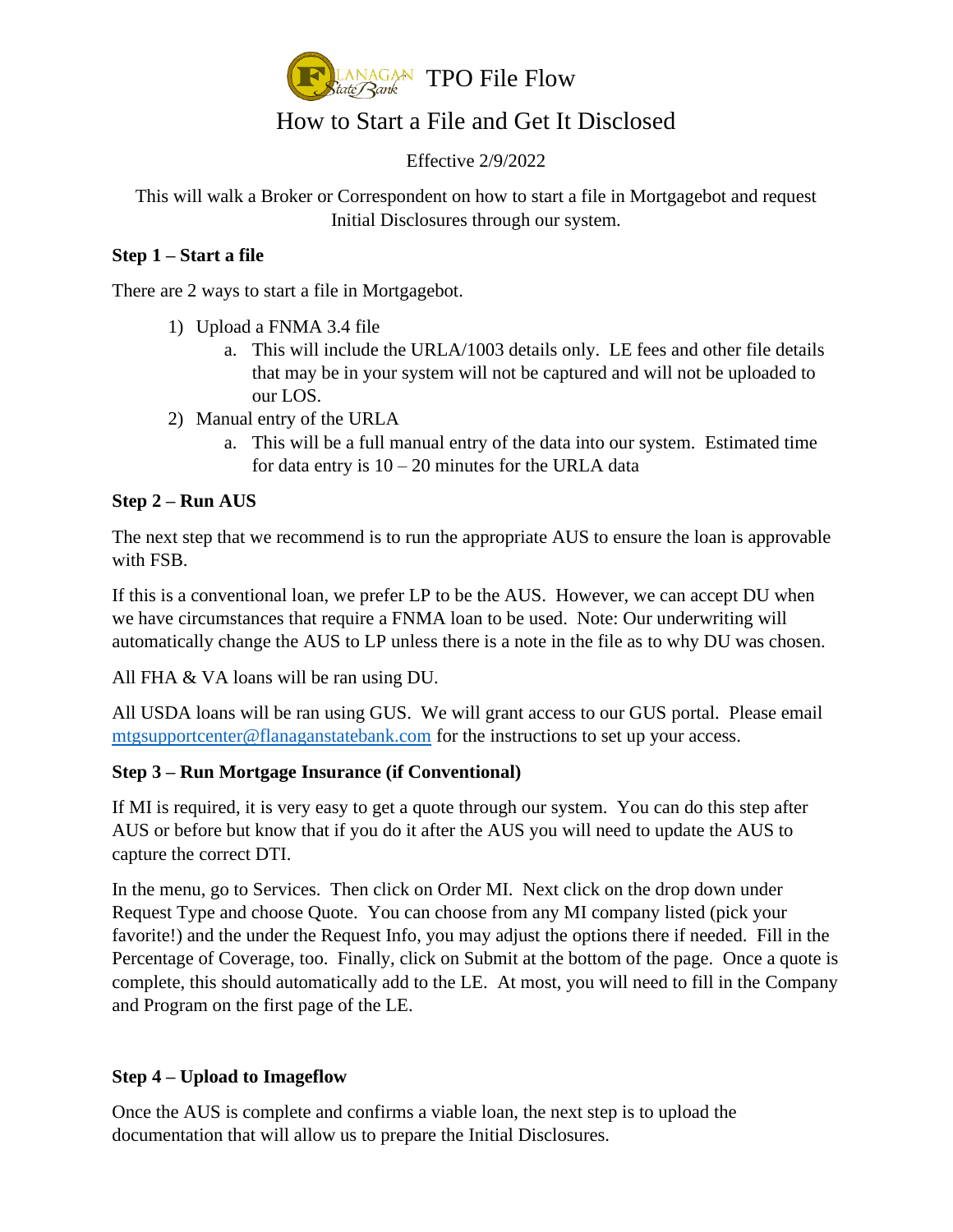Upload to Imageflow: Credit Report, AUS findings, Purchase Agreement (if applicable), MI Quote and Submission Form.

The Submission Form will advise on fees, so make sure it is filled out completely! Fees only need to be noted that differ from the fees provided to FSB to make a template for your company. The Submission Form is newly re-designed and can be found at our website, [www.fsbtpo.com](http://www.fsbtpo.com/)

# **Step 5 – Register the Loan**

Next up, register the loan. Under Forms & Docs about midway down will be Register Loan. Click on this and on the screen that comes up, double check all the data to make sure of accuracy. Pay special attention to Property Type and Occupancy as this has a dramatic effect on the pricing!

At the bottom of the screen click Register. The screen will now be grey, and no changes can be made.

# **Step 6 – Final the File**

Final the file by going to Actions in the menu and you will see Final. It will ask you if you are sure. Click "Ok" and the status will change to show a date beside Final on the main screen. Once there is a date beside the Final, this notifies users that the file is now with Underwriting and changes cannot be made to the file or any uploads to the file completed until the file is released back to the Loan Officer.

## **Step 7 – Initial Disclosures**

Our Disclosure Team will review the file for a complete URLA and enter the fees provided into the LE. They will pull a USPS confirmation of address, DataVerify report and Flood Cert at this time. They will review the file for compliance and add any conditions needed to the approval notice. Upon completion of these tasks, they will send an URLA and LE to the LO for approval. The LO is responsible for reviewing the details and advising the Disclosure Team of any changes that need to be made. If the LO advises that the information looks accurate, the Disclosure Team will send the disclosure packet out via e-sign. If there is not an email in the file for the borrowers, the disclosure packet will be sent to the LO for wet signing. All emails to the Disclosure Team will be sent to [tpodisclosures@flanaganstatebank.com.](mailto:tpodisclosures@flanaganstatebank.com)

## **Step 8 – Signed Initial Disclosures**

When the borrower has completed the signing of the disclosures, the Disclosure Team will upload these to the file. If the disclosures were wet signed, the LO/Processor will upload them to Imageflow under TPO Submission Package and Final the file. File status will move to Conditions Pending Review and the file will be released back to the LO. An email will be sent to the LO letting them know disclosures have been signed.

## **Step 9 – Submit the File to Underwriting**

The file is now ready to have the underwriting submission package uploaded to Imageflow. This package should be uploaded in 1 package, if possible or it can be split into 2 – 3 packages. When the uploading is complete, Final the file for submission to underwriting.

Turn times can be found at [www.fsbtpo.com.](http://www.fsbtpo.com/) When the file is released back to the LO/Processor, the Conditional Approval can be located under Forms & Docs. Condition submission will be based on the numbered of the conditions. Each condition will be uploaded to